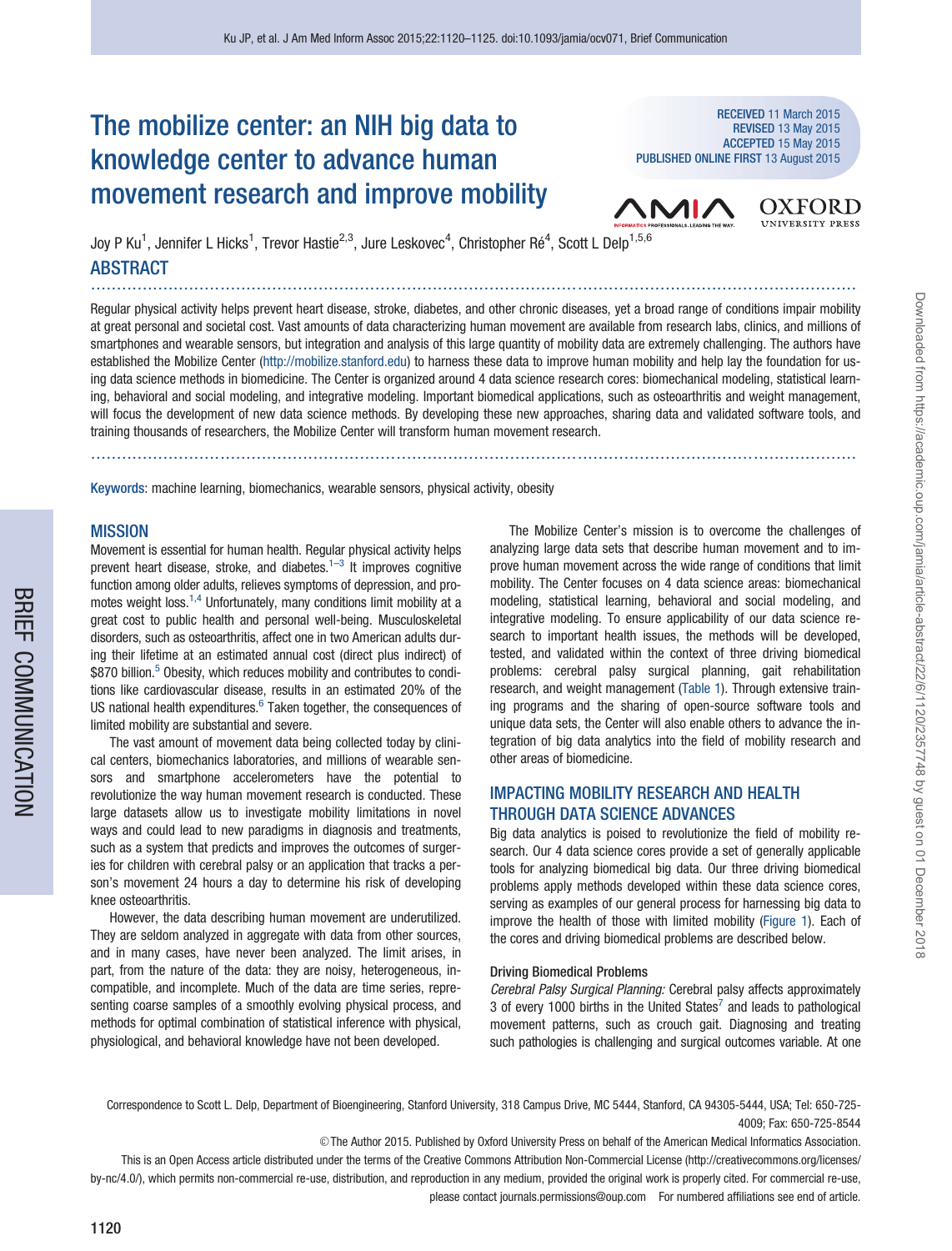<span id="page-1-0"></span>

| Table 1: Application of Data Science Core Research to Driving Biomedical Problems |                                     |                                  |                         |                                          |                         |
|-----------------------------------------------------------------------------------|-------------------------------------|----------------------------------|-------------------------|------------------------------------------|-------------------------|
|                                                                                   |                                     | Core 1                           | Core 2                  | Core 3                                   | Core 4                  |
| <b>Driving Biomedical Problems</b>                                                |                                     | Biomechanical<br><b>Modeling</b> | Statistical<br>Learning | Behavioral and<br><b>Social Modeling</b> | Integrative<br>Modeling |
|                                                                                   | Cerebral Palsy Surgical Planning    |                                  |                         |                                          |                         |
|                                                                                   | <b>Gait Rehabilitation Research</b> |                                  |                         |                                          |                         |
|                                                                                   | <b>Weight Management</b>            |                                  |                         |                                          |                         |

The driving biomedical problems and the data science cores are closely coupled. The checkmarks indicate which cores apply to each driving biomedical problem. Note that each core is applied to at least 2 of the driving biomedical problems, enabling the assessment of the generalizability of the data science methods being developed.

Figure 1: Vision of the Mobilize Center. With our partner hospitals, collaborating biomechanics labs, and industry affiliates, we have assembled and continue to collect datasets describing human motions, including trajectories of markers placed on the body, ground forces, muscle electromyography, muscle strength, range-of-motion measurements, video, accelerometer and GPS recordings from wearable sensors and smartphones, treatment histories, clinical notes, food intake, sleep records, treatment outcome metrics, and published results. Tools developed within our data science cores will enable us to integrate and analyze these diverse data, leading to important new insights for surgical planning, gait modification, prosthesis design, and exercise prescriptions.



leading clinical center in the United States, only 50% of patients had significantly improved crouch gait despite receiving surgeries intended to improve walking. $8$  Our studies show that biomechanical modeling and statistical learning techniques hold great promise for improving surgical outcomes.[9](#page-4-0),[10](#page-4-0) We will develop a trained system—a data processing system combining statistical inference, domain knowledge, and data management techniques—to extend this research by analyzing large datasets to robustly predict the outcomes of surgeries intended to improve walking ability in children with cerebral palsy.

Gait Rehabilitation Research: Researchers currently do not understand movement dynamics well enough to identify individuals at risk for conditions such as osteoarthritis or running injuries. Barriers to achieving this understanding include the small number of subjects in past studies and the lack of tools for analyzing movement data. The Mobilize Center will address these problems by establishing a research network that integrates data from research labs and industry partners, and will apply big data analytical tools on the resulting database to identify individuals at risk for limited mobility due to osteoarthritis and running injuries. This framework will enable gait rehabilitation researchers to design effective interventions and answer long-standing questions utilizing mobility big data.

Weight Management: Over 35% of adults in the United States are obese, and another 35% are overweight according to recent estimates. $11$  The growing use of smartphones and wearable sensors, combined with our knowledge of biomechanics and behavior, provide a unique opportunity to understand how to encourage healthy physical activity and weight management. Our collaborators have designed biomechanically informed training programs to mitigate injury risk for in-dividuals who are obese.<sup>[12](#page-4-0),[13](#page-4-0)</sup> Leveraging this work, we will design effective personalized interventions for weight management that integrate knowledge of biomechanics with the behavioral and social dynamic factors that influence individuals to engage in regular physical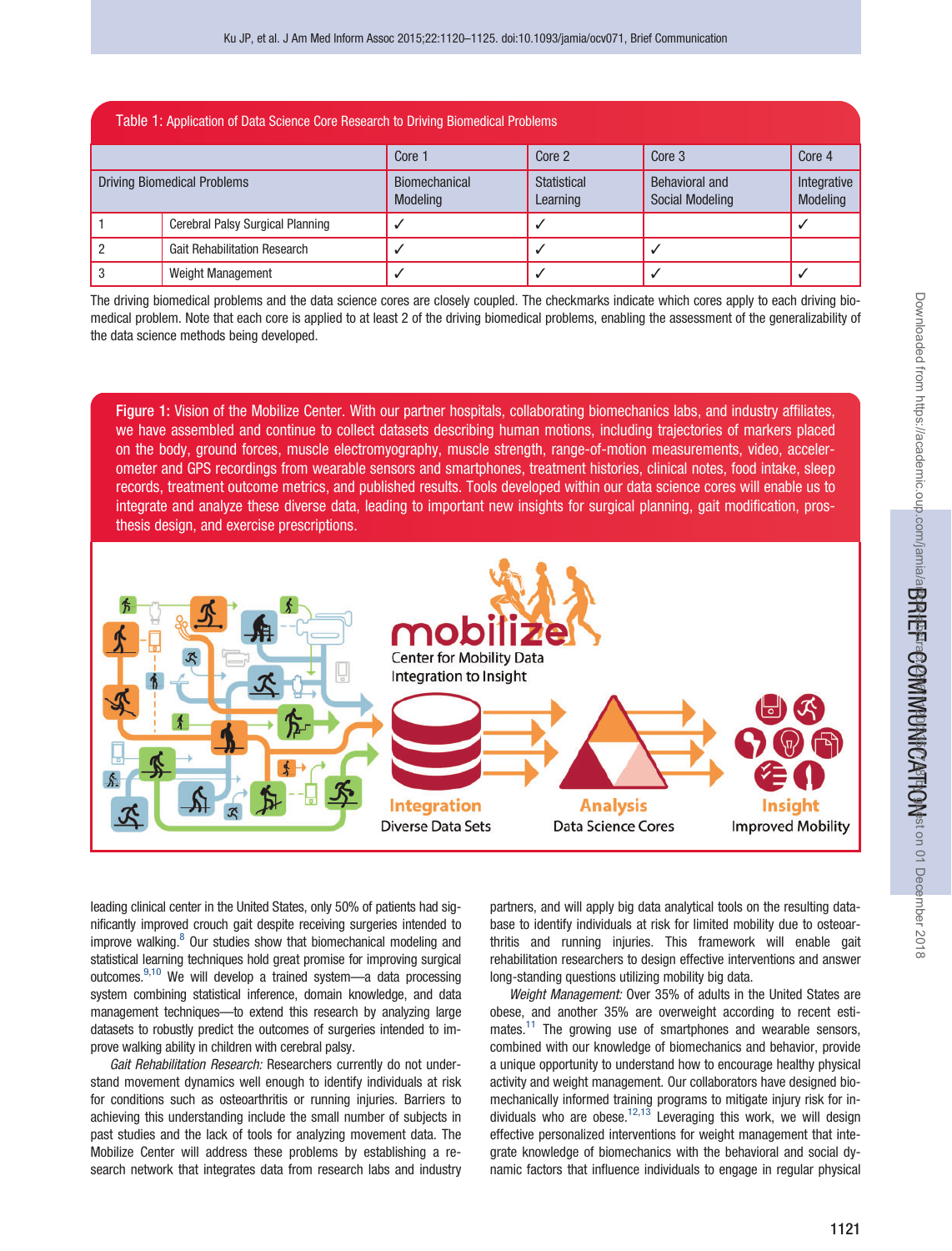activity. As part of our investigation, we will examine different aspects of exercise, including duration and frequency, intensity, and type (e.g., running, walking, weight training), to identify interventions that successfully balance low joint loading with high energy consumption for an individual.

For each of our driving biomedical problems, we are initially focusing on the relationship between the driving biomedical problem, musculoskeletal factors like strength, and movement. In cases where other data, such as environmental, social, and dietary factors, are available, we will also incorporate that data into our analyses. The development of new methods in our data science cores is required to help elucidate these complex relationships. Together, the new methods and the new insights we gain from applying the methods to unique data resources will provide a foundation for a broad understanding of the driving biomedical problems, including the role of movement dynamics and other factors, such as genetics, that are likely involved.

#### Data Science Cores

BRIEF<br>BRIEF

COMMUNICATION

Biomechanical Modeling: Biomechanical models, which represent the physics and physiology of human movement, can turn heterogeneous experimental data, from diverse labs and experimental protocols, into knowledge. Models also enable us to make predictions in domains where data are unavailable, such as predicting a patient's response to a future surgery. However, analysis of existing data currently cannot identify new treatments or make robust predictions outside the measured domain of knowledge. Nor are there tools or standards to robustly integrate data from different research labs into subject-specific models and simulations for analysis and prediction.

Our biomechanical modeling core builds upon extensive past work using the OpenSim software to generate subject-specific models and simulations of able-bodied and pathological movement.<sup>[14](#page-4-0)-[18](#page-5-0)</sup> By inte-grating advanced optimization tools,<sup>[19,20](#page-5-0)</sup> we will develop musculoskeletal model fitting methods that are robust to noisy data and capable of incorporating data from diverse sources ([Figure 2](#page-3-0)). We continue to work on the field's grand challenge: creating neural controllers that accurately represent the human response to perturbations like surgeries and pathology. These advancements will enable nearly automatic generation of subject-specific models and muscle-driven simulations, benefitting biomechanics researchers, as well as clinicians and scientists in neuroscience (e.g., aiding the design of neuroprosthetics) and ergonomics.

Statistical Learning: Huge amounts of data about human movement are available from a range of sources. Although these data often have significant noise and measurement errors, they provide valuable information when analyzed in aggregate. However, we lack established scientific principles or methods to apply to such large volumes of noisy, sparse human activity data. Statistical learning approaches can aggregate and analyze these diverse data to identify risk factors for reduced mobility, correlations with improved mobility, and other data-driven insights to promote movement and health.

We will extend our work on large-scale, mixed-effects modeling and classification $2^{1-24}$  to apply to mobility data. These new models will address the sparse, noisy, time-series nature of mobility data, enabling the estimation of missing parameters so that datasets, even if they differ in some of their parameters, can still be combined. This will greatly expand the number of subjects and usable data available per subject to make predictions (e.g., treatment guidance for individuals with cerebral palsy) and classifications (e.g., identifying individuals with early stage osteoarthritis). The Mobilize Center will also develop a framework for extracting meaningful knowledge from large, raw sets of data that go beyond correlations between simple variables. Built

upon our MetroMaps system, which produces structured summaries from large collections of documents, $25$  this framework would identify patterns within large datasets that are also plausible and previously unknown.

Behavioral and Social Modeling: Social and behavioral dynamics play powerful roles in motivating movement. We have begun investigating these dynamics using data from millions of users of iPhone applications from our industry partners, such as Azumio. We will model these dynamics and examine how to leverage social networks and motivational tools like badges to increase physical activity.

We know badges can influence and steer user behavior on a website ([Figure 3\)](#page-4-0), $26,27$  $26,27$  but their impact on behavior off-line is unclear. We will expand our current model for predicting user responses to badges to a multi-dimensional space, where multiple types of activity (rather than a single activity) are awarded and an individual's actions are steered toward complex behavior (rather than narrow interaction with a single website). We are also developing network-based mathematical models to investigate the spread of peer effects and behavior change through social networks. These models will help us harness social networks to improve physical activity. The third thrust of this core is extending our current model of user evolution<sup>28</sup> (e.g., progression through the stages of physical fitness) to develop personalized recommendations that account for the user's expertise, knowledge, fitness, or individual abilities.

Integrative Modeling: A key goal of the Center is generating robust and meaningful predictions to aid diagnosis and treatment planning for individuals with limited mobility. While many data sources (e.g., experimental research labs and wearable sensors) and models (e.g., biomechanical or statistical models) may aid this process, they are currently isolated and hard to integrate. We will dissolve these barriers and develop trained systems that integrate diverse models and data types using scalable statistical inference.

Specifically, we are utilizing the DeepDive framework, $29-31$  a trained computing system with the unique ability to ingest and process structured databases and unstructured information (e.g., clinical notes). Using DeepDive, we specify rules in a formal logic language that, for example, describe good indicators of a given outcome. These rules serve as features or signals to a statistical model, creating an inference and parameter estimation problem over large factor graphs. We will solve these problems in a computationally efficient and scalable manner by developing new methods that further improve our highly parallel statistical engine. $32-34$ 

### TRAINING A NEW GENERATION OF INTERDISCIPLINARY **RESEARCHERS**

Training is an integral part of the Mobilize Center, helping to create the next generation of researchers who understand both data science and movement research. The Mobilize Center's initial postdoctoral search revealed a dearth of these cross-trained individuals, and our Center is helping to fill this critical gap. We will build on our past successes in training 24 postdoctoral fellows and running  $40+$  workshops and  $20+$  webinars through the Simbios National Center for Biomedical Computing.<sup>35</sup> Beyond our Distinguished Postdoctoral Fellows program, we will offer summer internships, massive open online courses, and a webinar and symposium series to train and engage tens of thousands of students around the world in data science methods for mobility research.

#### DEVELOPING RESOURCES FOR THE COMMUNITY

Software Tools: The Mobilize Center is committed to engaging others in biomedical big data efforts. We will enable individuals to investigate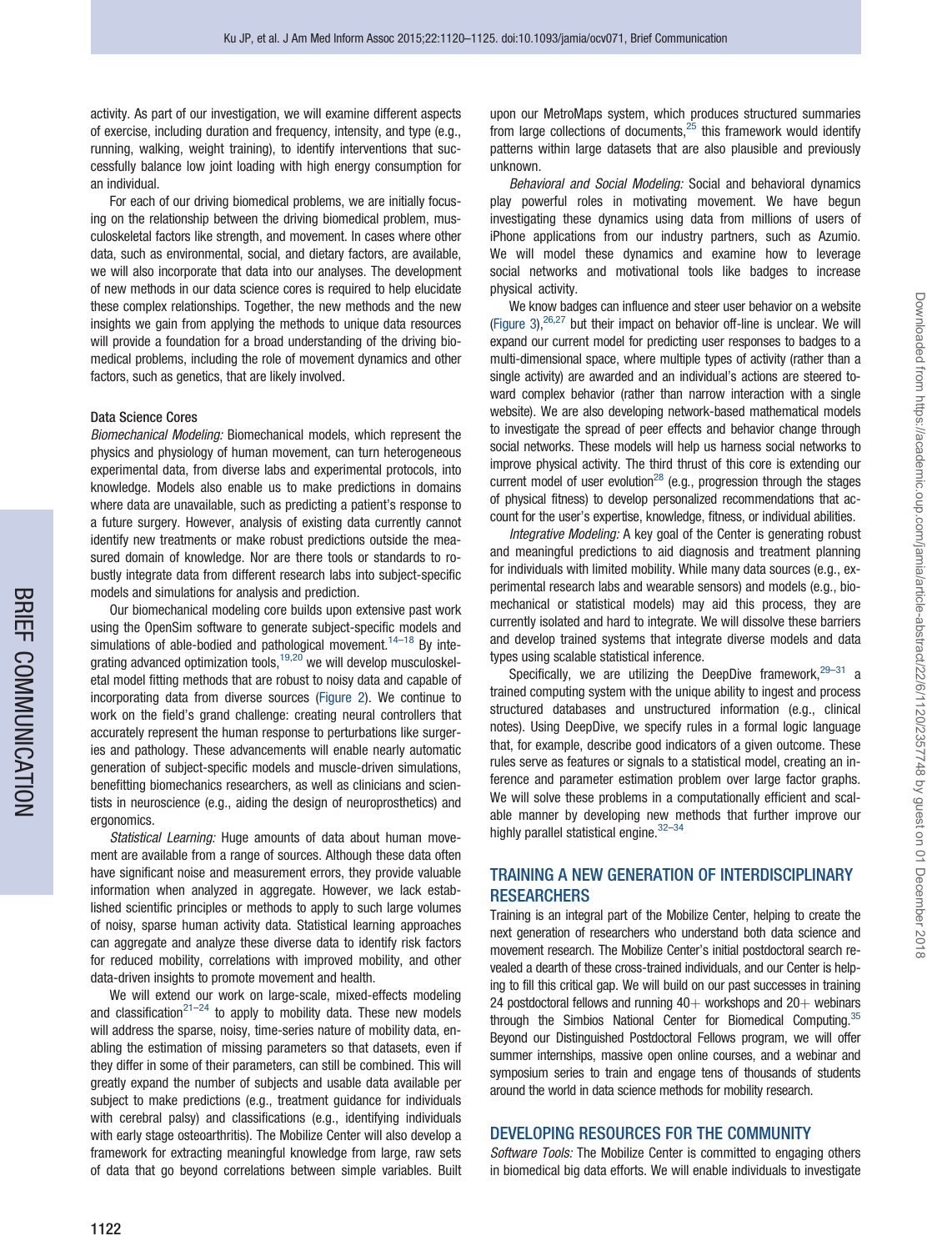<span id="page-3-0"></span>Figure 2: Adapting Biomechanical Models and Simulations to Big Data. Biomechanical models and simulations fuse data about human movement, including joint kinematics, joint moments, and ground reaction forces, to produce estimates of muscle forces, muscle activations, and joint reaction forces. The data collection process and measurement accuracy for all these quantities vary from one research lab to another. Some quantities are not acquired in a given lab, while some datasets may include additional information, such as muscle strength or clinical notes. The development of predictive neural controllers and the integration of advanced optimization methods and statistical learning techniques will enable us to gain new insights from the growing data for human movement. Figure courtesy of Samuel Hamner.



the potential of big data analytics by producing a set of open-source, extensible software tools:

- OpenSim (<http://opensim.stanford.edu>)—biomechanical modeling and simulation software providing a common standard for integrating and analyzing mobility big data.
- Optimization Software ([http://stanford.edu/](http://stanford.edu/~boyd/software.html) $\sim$ [boyd/software.](http://stanford.edu/~boyd/software.html) [html\)](http://stanford.edu/~boyd/software.html)— tools to solve mathematical systems for modeling and analyzing big data.
- R Statistical Learning Packages [\(http://web.stanford.edu/](http://web.stanford.edu/~hastie/swData.htm)  $\sim$ [hastie/swData.htm](http://web.stanford.edu/~hastie/swData.htm))—tools to make predictions with time-series data and identify insightful connections from biomedical big data.
- SNAP [\(http://snap.stanford.edu\)](http://snap.stanford.edu)—software for modeling and probing behavioral dynamics and decision making, as well as large social network dynamics.
- DeepDive (<http://deepdive.stanford.edu>)—software for developing, testing, and understanding trained systems that integrate

diverse data and model types through logic rules defined by domain researchers.

Data Resources: We will aggregate and share datasets describing human movement and lead an effort to develop the standards and metadata required for the effective sharing and mining of such data. Currently, movement datasets can be generated using different equipment, different measurement protocols, and different postprocessing methods, to name just a few factors that differ from study to study. Standardization can facilitate bringing together these disparate datasets. The OpenSim software $36$  has already become a widely used standard for sharing a variety of movement data, and we will build upon this to enable the community to share and aggregate their datasets. A crucial component is the metadata associated with the data; information, such as the weight of the subject, identification of whether the data are pre- or post-treatment, the diagnoses and treatments, etc., facilitate data aggregation and analysis. We will help establish the minimal metadata needed to describe human movement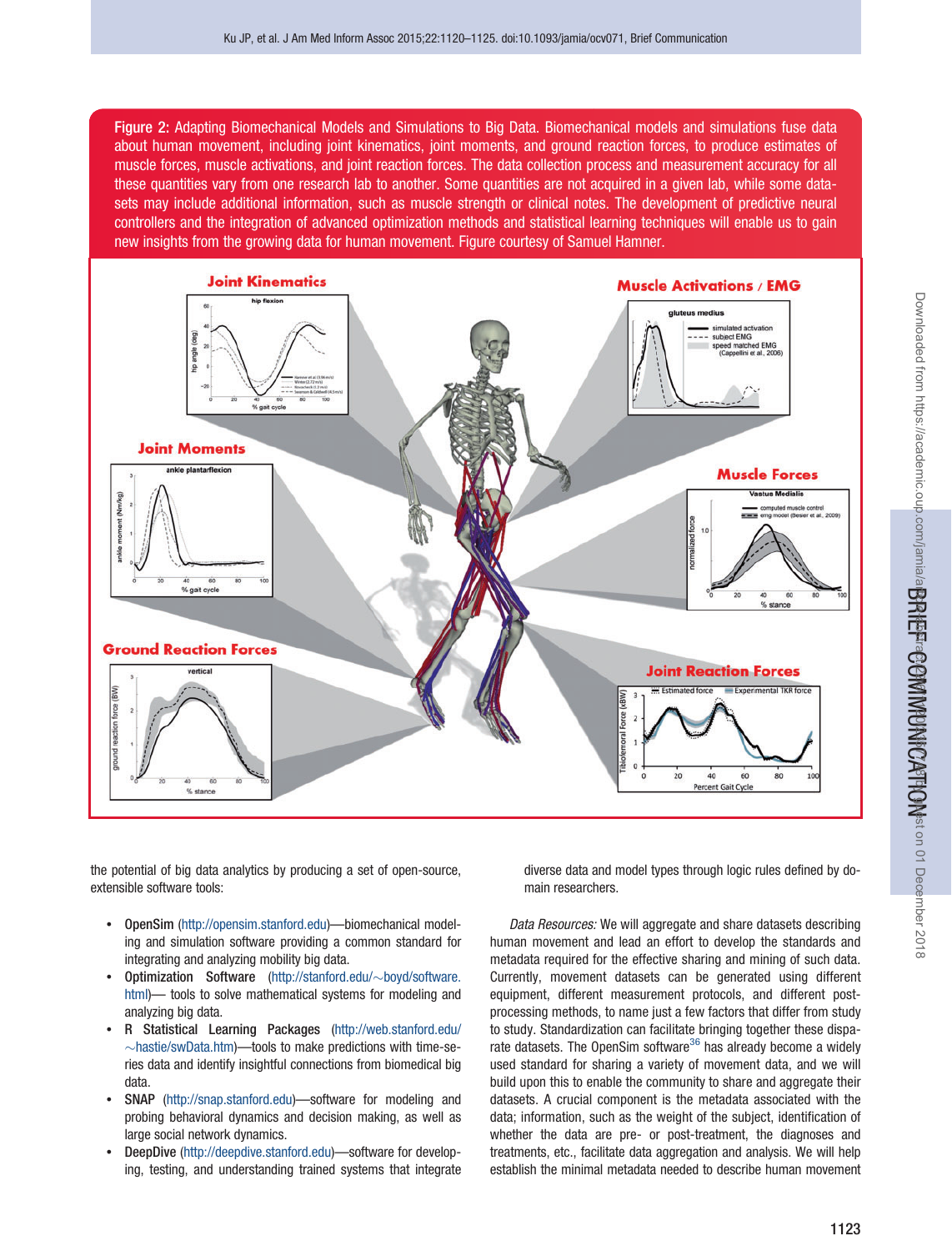<span id="page-4-0"></span>Figure 3: Incentives to Motivate Physical Activity. We have demonstrated the effectiveness of badges to steer user activity on-line, as in this example, where a Civic Duty badge was introduced on the question-answering website Stack Overflow.<sup>[26,27](#page-5-0)</sup> The badge rewarded users for voting on the merit of questions and answers submitted to the site. The graph shows that an individual user's voting activity (Q-votes and A-votes) increased as the time to achieving the badge decreased. Our social and behavioral modeling research will examine how social networks and motivational tools like badges, which influence behavior on-line, could be leveraged to change behavior off-line, e.g., to increase physical activity. Printed with permission from Jure Leskovec j Association for Computing Machinery 2013. The definitive Version of Record was published in The Proceedings for the 22nd International Conference on World Wide Web 2013.



to enable effective data integration. Even with a push for standardization, we expect many differences will remain; thus the data science tools we develop for statistical learning and integrative modeling will be designed to handle heterogeneous and noisy data.

Biomedical Computation Review: We will continue producing our Biomedical Computation Review magazine [\(http://bcr.org](http://bcr.org)), which highlights research advances and tools from across the entire biocomputational community. It is written for a general audience, making it valuable for teaching and accessible to many.

### VISION OF THE FUTURE

Through these diverse efforts, the Mobilize Center will improve mobility—and health—for the large portion of the population affected by musculoskeletal disorders and other factors that inhibit physical activity. We will transform the field of human movement research through our development and application of innovative data science methods and help ensure that the vast amounts of data continually being collected about movement today are routinely translated to insight and improved patient care.

### FUNDING

The Mobilize Center and this work was supported by the National Institutes of Health Grant U54EB020405 awarded by the National Institute of Biomedical

Imaging and Bioengineering through funds provided by the trans-National Institutes of Health Big Data to Knowledge (BD2K, [http://www.bd2k.nih.gov\)](http://www.bd2k.nih.gov) initiative.

## COMPETING INTERESTS

The authors have no competing interests to declare.

# **CONTRIBUTORS**

S.L.D. provides the vision for and leads the Mobilize Center. T.H. is the lead on statistical learning; J.L. leads the behavioral and social modeling effort; and C.R. heads the integrative modeling research. J.P.K., J.L.H., and S.L.D. manage the Center, including training efforts and integration of the data science cores with the driving biomedical problems. All authors wrote the manuscript, were responsible for the critical revision of the manuscript, and approved the final version.

## **REFERENCES**

- 1. Promotion OoDPaH. 2008 Physical Activity Guidelines for Americans: U.S. Department of Health and Human Services, 2008. [http://www.health.gov/](http://www.health.gov/paguidelines/guidelines/) [paguidelines/guidelines/.](http://www.health.gov/paguidelines/guidelines/) Accessed February 16, 2015.
- 2. Helmrich SP, Ragland DR, Leung RW, et al. Physical activity and reduced occurrence of non-insulin-dependent diabetes mellitus. N Engl J Med. 1991; 325(3):147–152.
- 3. Blomstrand A, Blomstrand C, Ariai N, et al. Stroke incidence and association with risk factors in women: a 32-year follow-up of the Prospective Population Study of Women in Gothenburg. BMJ Open 2014; 4(10):e005173. doi:10.1136/bmjopen-2014-005173.
- 4. Langa KM, Levine DA. The diagnosis and management of mild cognitive impairment: a clinical review. JAMA 2014;312(23):2551–2561.
- 5. United States Bone and Joint Initiative: The Burden of Musculoskeletal Diseases in the United States. 3rd ed. Rosemont, IL: United States Bone and Joint Initiative; 2014. <http://www.boneandjointburden.org> Accessed February 15, 2015.
- 6. Cawley J, Meyerhoefer C. The medical care costs of obesity: an instrumental variables approach. J Health Econ. 2012;31(1):219-230.
- 7. Honeycutt A, Dunlap L, Chen H, et al. Economic Costs Associated with Mental Retardation, Cerebral Palsy, Hearing Loss, and Vision Impairment - United States, 2003: Centers for Disease Control and Prevention; 2004:57–59.
- 8. Hicks JL, Delp S, Andriacchi TP, et al. Biomechanical guidelines for the treatment of crouch gait in children with cerebral palsy. Stanford, CA: Stanford University; 2010.
- 9. Hicks JL, Delp SL, Schwartz MH. Can biomechanical variables predict improvement in crouch gait? Gait Posture. 2011;34(2):197–201.
- 10. Reinbolt JA, Fox MD, Schwartz MH, et al. Predicting outcomes of rectus femoris transfer surgery. Gait Posture. 2009;30(1):100–105.
- 11. Flegal KM, Carroll MD, Kit BK, et al. Prevalence of obesity and trends in the distribution of body mass index among US adults, 1999-2010. JAMA. 2012; 307(5):491–497.
- 12. Ehlen KA, Reiser RF 2nd, Browning RC. Energetics and biomechanics of inclined treadmill walking in obese adults. Med Sci Sports Exerc. 2011;43(7): 1251–1259.
- 13. Haight DJ, Lerner ZF, Board WJ, et al. A comparison of slow, uphill and fast, level walking on lower extremity biomechanics and tibiofemoral joint loading in obese and nonobese adults. J Orthop Res. 2013;32(2):324–330.
- 14. Damiano DL, Arnold AS, Steele KM, et al. Can strength training predictably improve gait kinematics? A pilot study on the effects of hip and knee extensor strengthening on lower-extremity alignment in cerebral palsy. Phys Ther. 2010;90(2):269–279.
- 15. Gerus P, Sartori M, Besier TF, et al. Subject-specific knee joint geometry improves predictions of medial tibiofemoral contact forces. J Biomech. 2013; 46(16):2778–2786.
- 16. Steele KM, van der Krogt MM, Schwartz MH, et al. How much muscle strength is required to walk in a crouch gait? J Biomech. 2012;45(15): 2564–2549.

Downloaded from https://academic.oup.com/jamia/article-abstract/22/6/1120/2357748 by guest on 01 December 2018 Downloaded from https://academic.oup.com/jamia/article-abstract/22/6/1120/2357748 by guest on 01 December 2018